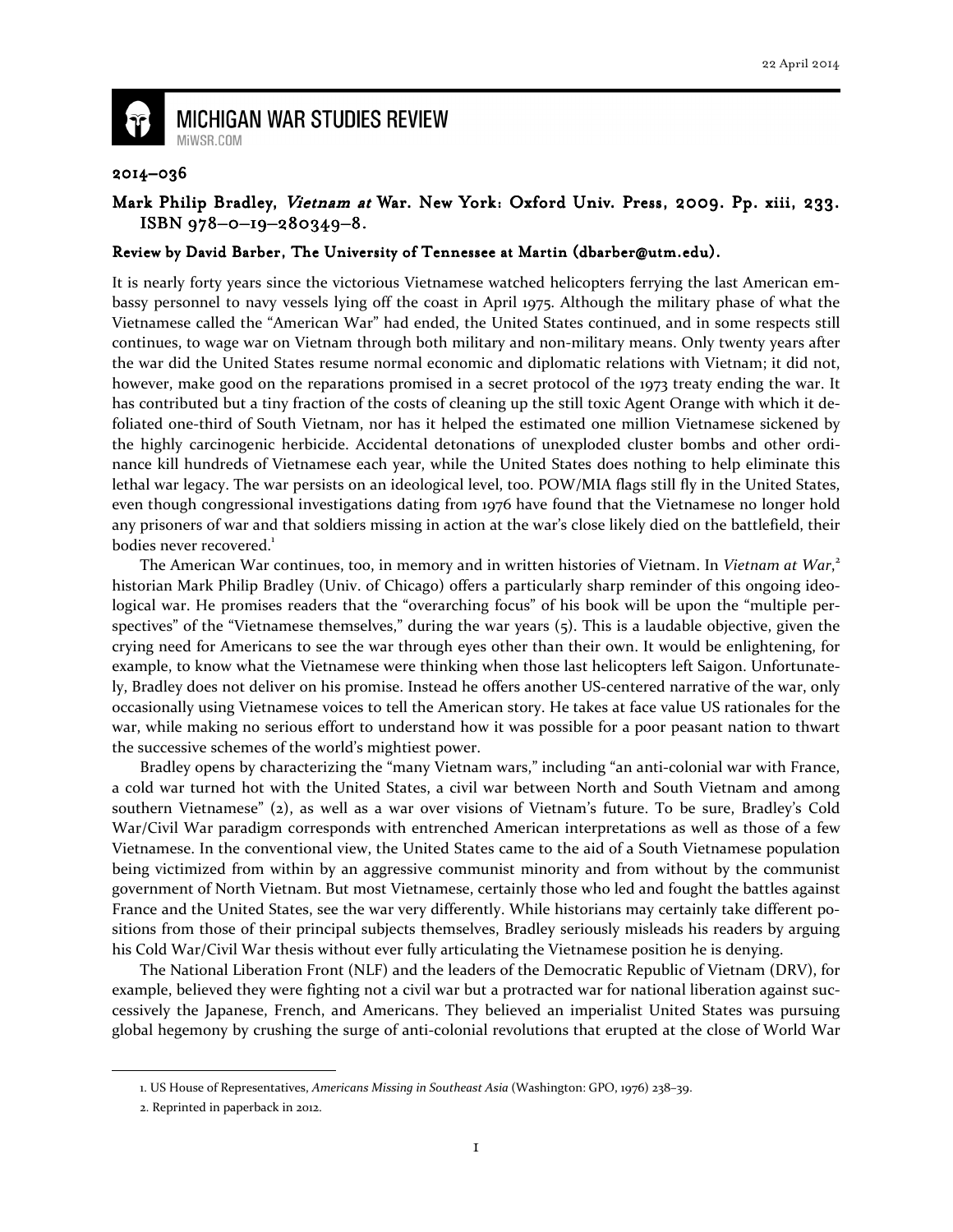II. As early as 1946, Vietnamese leader Truong Chinh argued that Vietnam's revolution alarmed the imperial powers because it "had breached the colonial system … at one of its weakest links, starting a process of irretrievable disintegration of colonialism throughout the world.… The Vietnamese Revolution, like the Chinese and Indonesian Revolutions, is a strong impulse to the liberation movements of the Lao and Cambodian peoples and other colonial countries in South-East Asia."<sup>3</sup> In other words, Vietnam posed a threat to the Western powers by offering an example to other economically dependent colonial peoples.<sup>4</sup> Two decades later, a Vietnamese scholar, Vu Quy Vy, similarly argued that Vietnam "had been the first country to have shaken off the colonial yoke, in 1945. It was the first nation liberated from colonialism to choose socialism. For Washington, this was too much. This bad example should be nipped in the bud and enslaved peoples dissuaded from taking the dangerous path of national liberation…."<sup>5</sup>

 Ignoring such opinions, Bradley promotes his own view of the American War as part of a civil war between North and South Vietnam, portraying the South Vietnamese government as a legitimate entity, not merely a puppet whose strings were pulled in Washington.<sup>6</sup> He does, however, acknowledge that the Bao Dai government (1949–55) "had largely been a fiction through which France continued its rule of Vietnam" (79), calling it a French "puppet" (51, 62). This reproduces the contemporary US view of the French/Bao Dai regime. American policy makers rightly understood that the French could not defeat the Viet Minh<sup>7</sup> so long as they openly acted as defenders of their own colonial empire. Hence, the United States persistently urged the French to continue their war of colonial re-conquest under the guise of standing beside an "independent" Vietnamese ally against the Viet Minh "communist" enemy. This fiction required the French to grant "independence" to their loyal Vietnamese servants.<sup>8</sup>

For Bradley, the advent of Ngo Dinh Diem's rule in South Vietnam marks the transition from a Frenchcontrolled colonial government to a "fledgling," or "embryonic Vietnamese state" (78–79). Bao Dai appointed Diem his prime minister, knowing he was a fanatic with "messianic" tendencies, but who nevertheless enjoyed the unreserved support of the United States, the new power in the wake of French failure (81). So, Diem was chosen not as a significant leader who stood for the aspirations of Vietnam's people, but because his American backing, according to Bradley, conferred legitimacy on the South Vietnamese government. "In the wake of the Geneva settlement," ending the unsuccessful French War, "Ngo Dinh Diem came to rule southern Vietnam" (78); true enough, but Bradley omits from the record the concerted US efforts to establish Diem's puppet regime and scuttle the Geneva Accord-mandated reunification elections for Vietnam.

 Bradley need not have looked far to discover the truth about the Government of South Vietnam. Writing in the late 1960s, one of the men charged with secretly compiling and analyzing the US Defense Department's Pentagon Papers summarized the American role in founding South Vietnam:

Without U.S. support … Diem almost certainly could not have consolidated his hold on the South during 1955 and 1956. Without the threat of U.S. intervention, South Vietnam could not have refused to even discuss the elections called for in 1956 under the Geneva settlement without being immediately overrun by the Vietminh

<sup>3.</sup> The Resistance Will Win [1960], in Selected Writings (Hanoi: Foreign Lang. Publ. House, 1977) 55.

<sup>4.</sup> Cf. the US government's "domino theory," of which Bradley makes no mention, even though it was long the chief rationale for US anti-communist foreign policy.

<sup>5. &</sup>quot;American War Crimes in South Vietnam," Vietnamese Studies no. 17 (Hanoi: Foreign Lang. Publ. House, c. 1969) 54.

<sup>6.</sup> Bradley uses the term "puppet government" only three times in the book—of the government Vietnam set up in Cambodia after the defeat of Pol Pot's genocidal regime in 1979 (177) and (twice) of governments the Japanese established in Vietnam during World War II (37, 80).

<sup>7.</sup> I.e., Vietnam Doc Lap Dong Minh Hoi (League for the Independence of Vietnam).

<sup>8.</sup> The French, to be sure, understood Washington's game. General Henri Navarre, the last of a succession of failed French commanders in Indochina, wrote in his postwar book Agonie de l'Indochine (Paris: Plon, 1958) that "Little by little they push us out. They take our place, but in an almost invisible form which only the power of the dollar can afford. There is no governor, no resident, no high commissioner, but there is an ambassador of the USA, without whose permission nothing can be done. The peoples believe they are free because they are governed by politicians of their race, without seeing that those politicians, pitilessly held under the sway of money, are but American puppets"—quoted from Nguyen Khac Vien, "A Short History of Neo-Colonialism," Vietnamese Studies no. 26 (Hanoi: Foreign Lang. Publ. House, 1970) 43–44.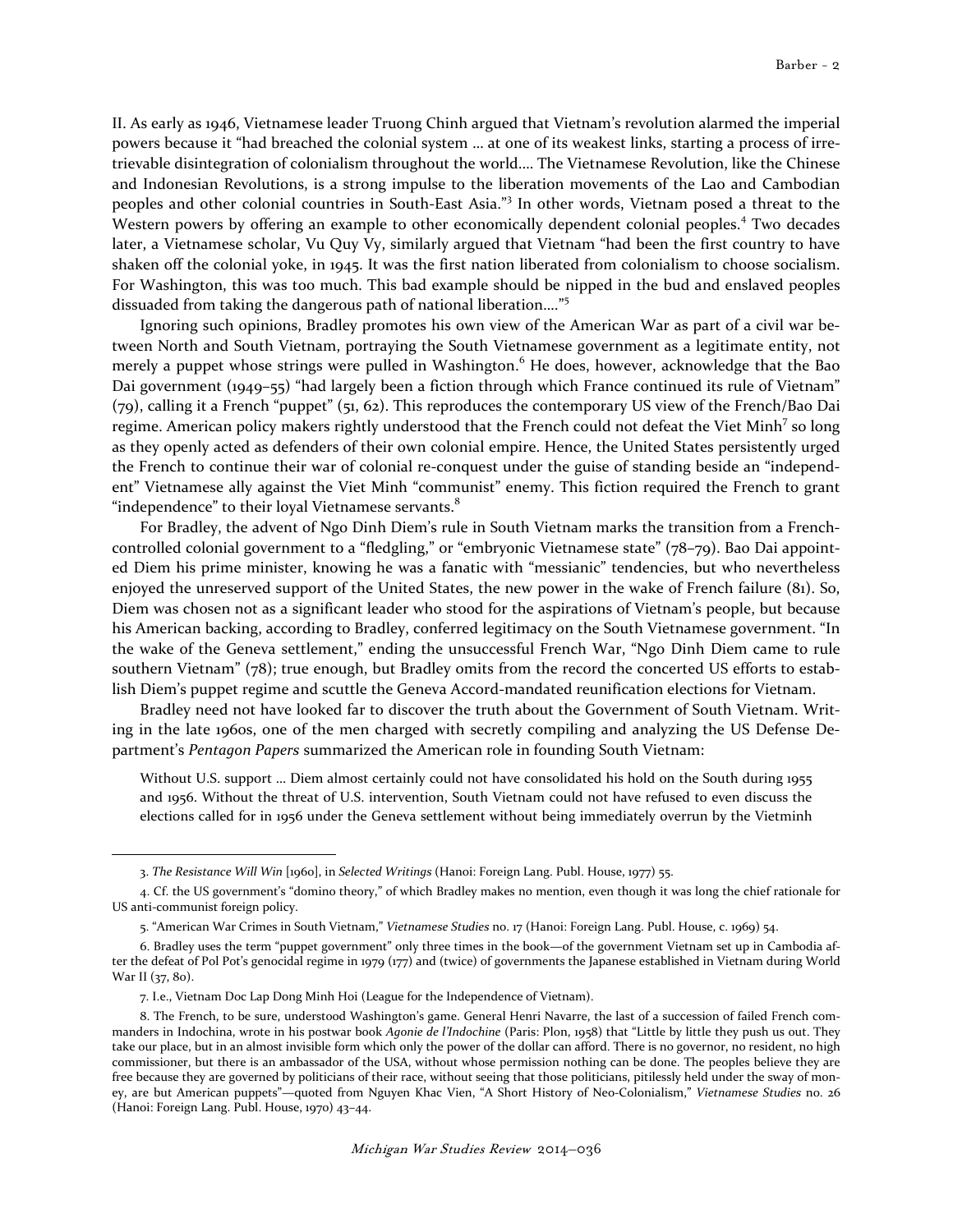armies. Without U.S. aid in the years following, the Diem regime certainly, and an independent South Vietnam almost as certainly, could not have survived…. South Vietnam was essentially the creation of the United States.<sup>9</sup>

 Yet Bradley places the Saigon government on the same plane as the DRV government: "This book examines the thought and actions of high policy makers in Hanoi and Saigon" (5–6). "High policy makers" in Saigon, indeed! As though that government had any genuinely independent voice. The United States cracked the whip and the Saigon government responded, whether more or less swiftly. When it became clear, for example, that Diem's stubborn efforts to defeat the NLF had failed, the United States sanctioned the 1963 coup that removed him. The Saigon generals who plotted the overthrow, knowing the true relations and sources of power in South Vietnam, did not proceed until they knew they had America's blessings for their endeavor.<sup>10</sup>

 After a dozen reshufflings of the Saigon administration following Diem's excision, US officials concluded that the Saigon generals' rivalries were imperiling the war effort and Ambassador Maxwell Taylor scolded them like children, telling them they had broken enough dishes and must clean up the mess.<sup>11</sup> After defending their actions, the generals complied with Taylor's demands and maintained a stable, if corrupt, government during the rest of the American War on Vietnam.

 Bradley provides some biographical background on Ngo Dinh Diem, but very little on the main Saigon "high policy-makers" who followed him. (That would have exposed the anti-national character of the South Vietnamese Government.) These leaders included Duong Van "Big" Minh, who led the coup against Diem; Nguyen Khan, who in turn toppled Big Minh and initially had the strong backing of Ambassador/Proconsul Taylor, but later angered him and left Vietnam at his insistence; Nguyen Cao Ky, a flamboyant admirer of Hitler, who replaced Khan; and Nguyen Van Thieu, South Vietnam's final president, who, like all his predecessors, had fought with the French colonialists against the Viet Minh.

 Bradley makes his sympathies clear by attempting to discredit the DRV and the NLF whenever he can. For example, he portrays the Viet Minh and their leader, Ho Chi Minh, as stereotypical communist manipulators, even writing that the DRV "embarked on a two-pronged strategy, one that downplayed its communist origins and accelerated the turn during the Second World War to graduated rural reform and an inclusive nationalism" (43). But, in fact, even before the DRV existed or Ho Chi Minh had founded Vietnam's communist party, patriots like Ho had sought freedom from French colonialism. Ho later came to believe that Vietnamese independence could best be achieved through the leadership of a communist party. In other words, communism in Vietnam originated in the nationalist movement, not the other way around. The Viet Minh did not "downplay" its communism in order to trick innocent Vietnamese into joining them; rather, they were from the start nationalists bent on rousing the entire nation against French colonialism. The Viet Minh and the NLF secured broad popular participation in the successive struggles against Japan, France, and the United States precisely because they were nationalist movements. That many Viet Minh, NLF, and DRV leaders were communists does not change the fact that the Vietnamese were engaged in a determined anti-colonial struggle for national liberation.

 Even when Bradley must mention the brutality of the US war, he underplays it and shifts responsibility for it onto the Vietnamese. For example, he writes that the American military and South Vietnamese authorities "established 'free-fire zones' in which artillery and air power could be used indiscriminately to dislodge NLF forces.… Civilians in free-fire zones were often caught in deadly crossfire, and many villages were entirely destroyed" (118). The passive voice here conceals the fact that the American military destroyed villages and displaced millions of Vietnamese villagers as a matter of policy in order to separate the "fish" (revolutionary guerrillas) from the "sea" (rural southern Vietnamese population). In short, killing and uprooting Vietnamese peasants and leveling their villages were not unfortunate byproducts of the American War; they

<sup>9.</sup> Quoted in Fox Butterfield, "The Truman and Eisenhower Years: 1945–1960," Pentagon Papers (NY: Bantam, 1971) 25.

<sup>10.</sup> See Hedrick Smith, "The Overthrow of Ngo Dinh Diem: May–November, 1963," Pentagon Papers, 158–233.

<sup>11.</sup> Pentagon Papers, 379–81.